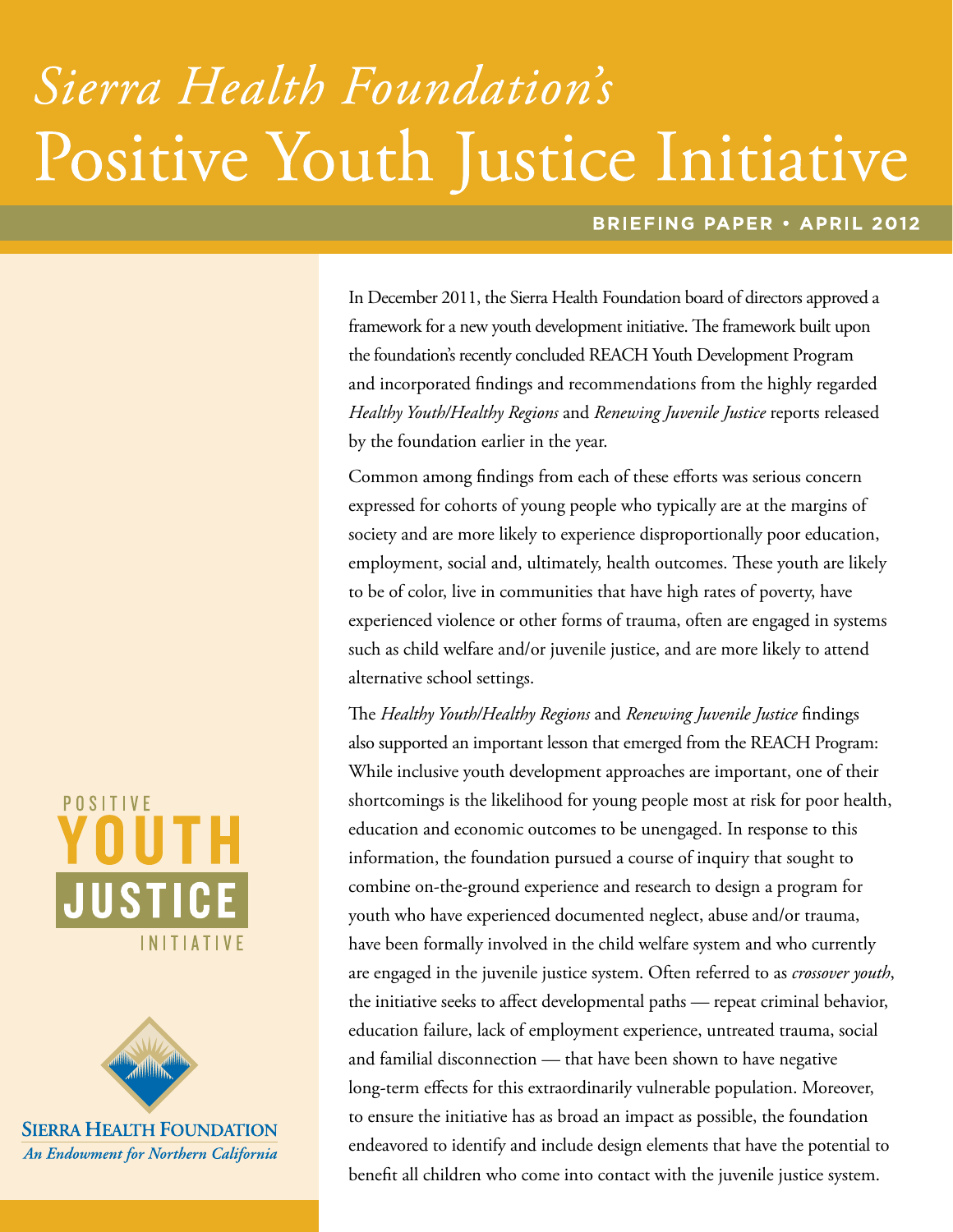Programmatically, the initiative combines **positive youth development** with an innovative behavioral health approach known as **trauma-informed care**, and delivers both approaches using a service model known as **wraparound**. Operationally, it seeks to **remove systemic deficiencies and bias** that have for far too long exacerbated the over-representation of youth of color in county juvenile justice systems across the state. Numerous studies have shown that these systemic shortcomings – data collection, validated screening tools, assessment instruments – contribute to disproportionality and impede juvenile justice systems from meeting public safety and rehabilitative expectations.

The initiative seeks to set a new path for juvenile justice

in California by establishing a vanguard of select county systems and leaders to produce what noted researcher Jeffrey Butts and his colleagues describe as "Positive Youth Justice." In seeking to foster this major shift in juvenile justice practice and policy, we balance the risk of falling short of expectations with the fortuitous opportunity to improve the health and life chances of one of California's most vulnerable youth populations – youth with child welfare histories who are currently engaged in the juvenile justice system. Accordingly, this briefing paper describes the policy context in which the **Positive Youth Justice Initiative** will operate and presents the rationale for the targeted population and selected design elements.

## Rethinking Juvenile Justice: Supporting a New Path Forward

## **The Policy Context**

In January 2011, Gov. Jerry Brown proposed a significant shift in juvenile justice policy long called for by child and family advocates – closing all of the state's youth prisons and shifting oversight for wards to the counties. The proposal eventually was revised, but the subsequent closure of one of the state's four remaining youth facilities and the decline in the Division of Juvenile Justice (DJJ) population from a high of 10,000 in 1996 to less than 1,100 today signaled that the devolution of the state juvenile justice system was under way. As anticipated by many youth advocates, when the governor released his 2012 budget, he again proposed to close the DJJ.

Interestingly, the most significant example of state efforts to change its approach to criminal/delinquent behavior is the passage of AB 109, which devolved elements of the adult system from the state to counties. While state budget considerations were central to the bill's passage, the idea of facilitating a radically different approach toward public safety was central to the bill's design. AB 109 realigns elements of the adult correctional system along with short-term state

revenue to support the treatment of non-serious, non-sexual and non-violent offenders at the county level. Most relevant to the juvenile justice conversation is the fact that AB 109 provides evidence of broad-based public policy support for more rehabilitative and cost-effective approaches to treating offenders. As noted in the Public Policy Institute of California report on realignment, at the core of this policy change is funding flexibility to support the availability of employment and treatment-oriented services. (*Rethinking the State-Local Relationship: Corrections.* Public Policy Institute of California, 2011.)

While the shift in public policy toward adult corrections should not be interpreted as broad public support for "smart on crime" approaches, it does present a window of opportunity for advancing reform in the juvenile justice system. Another important and encouraging signal that significant reform may be possible is the emergence of a small but influential group of senior public safety officials, including several chief probation officers, who are committed to transforming their county's approach to juvenile justice. These innovators and early adopters acknowledge that the status quo represents a poor use of public funds, as evidenced by its inability to produce positive outcomes for the youth it encounters. They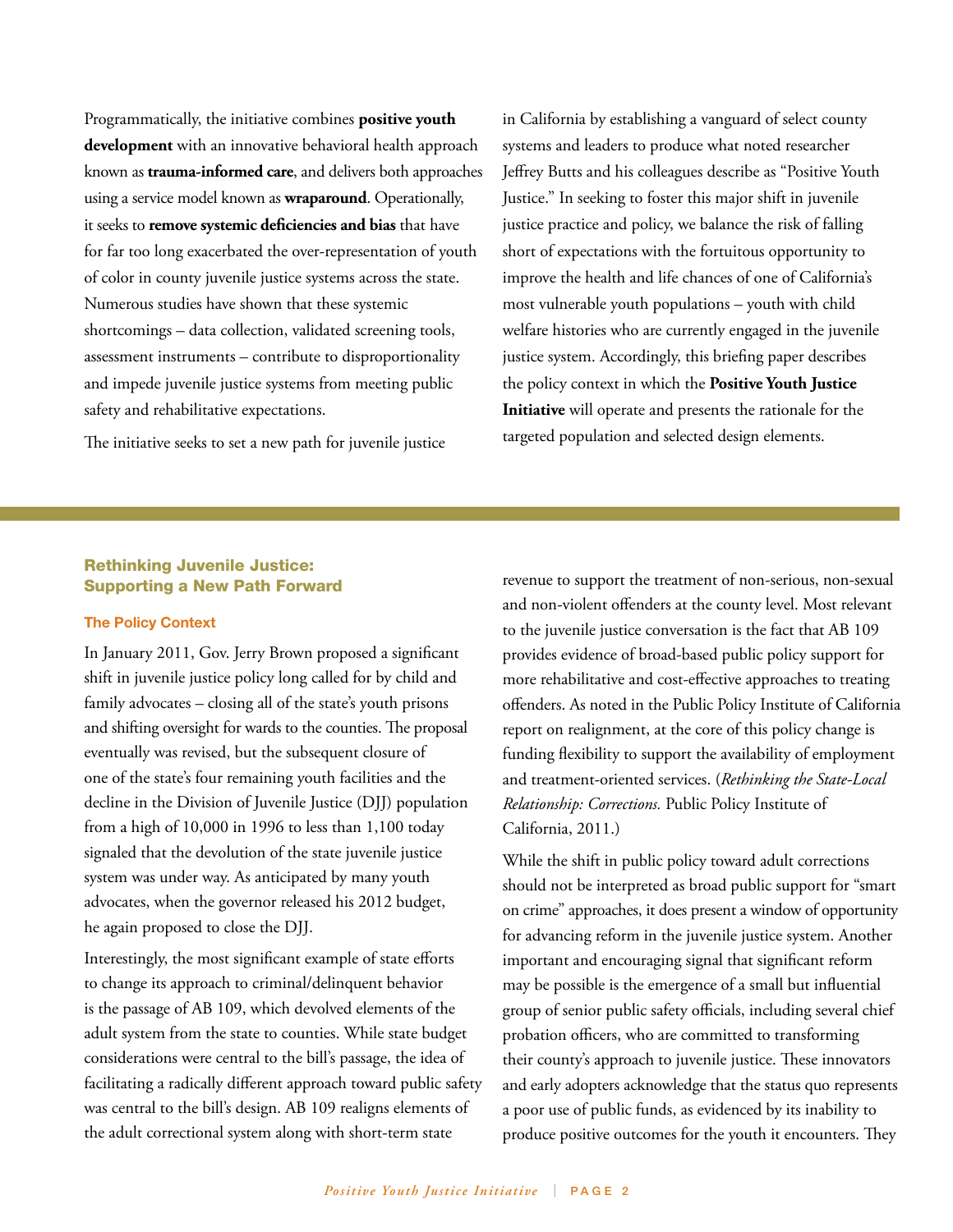have become passionate and vocal proponents of change and, with support, could be instrumental in reshaping the administration of juvenile justice in California.

With regard to the Positive Youth Justice Initiative's approach, support for focusing on its target population can be found in the report, *Young Adult Outcomes of Youth Exiting Dependent or Delinquent Care in Los Angeles County* (Culhane D.P., Metraux, Stephen, et al, 2011). The path-setting report, funded by the Conrad Hilton Foundation, assessed adult outcomes for three cohorts of system youth: those who exit to care from child welfare, those in juvenile probation and crossover young adults with histories in both systems. While there was no good news for any of the cohorts, it was clear that youth who aged out of care with a child welfare and probation history did more poorly as adults than members of the other groups. In their summary of key findings, the authors state that "membership in the crossover group is a strong and consistent predictor of less desirable [adult] outcomes." Compared to the probation subgroup, system costs for the crossover group over a four-year period were 110% higher, they were far more likely to be heavy users of public services, to experience a jail stay and were 91% less likely to have high educational attainment. Crossover youth had the highest rates of inpatient and outpatient service use, and their rate of emergency department use was about double the rate of the probation and child welfare subgroups. With regard to the use of outpatient mental health treatment, crossover youth utilization rates were more than four times higher than the probation group.

A reasonable question arising out of our intention to focus on the crossover subgroup would be, "Why start with the most challenged group?" There are three reasons. First, the subgroup is small enough in most counties to be able to identify, treat and evaluate to determine the extent and ways the initiative impacts their development. This is important given the limited resources available. Second, a strong argument for extending the initiative to other populations could be made if the most challenged group derives benefits from the model. Third, in the report cited above, the 25% of youth who made the most extensive and expensive use of public services as adults – of which this group is very likely to be overrepresented –

accounted for 75% of the overall cost of public services used by all three groups. This fact raises important public policy considerations that could be used to provide additional support for change in this austere budget period.

## Positive Youth Justice Initiative

Below are descriptions of the four design elements that comprise Sierra Health Foundation's Positive Youth Justice Initiative.

#### **Design Element 1: Positive Youth Development**

In the seminal youth development report, *Positive Youth Justice: Framing Justice Interventions Using the Concepts of Positive Youth Development*, the authors state, "There are abundant good reasons to help youth (both inside and outside of the court) to access and develop their pro-social strengths and attributes to increase their ability to contribute to healthy, safe family and community life." Unfortunately, as the report also states, positive youth development is not the dominant intervention framework in the juvenile justice system. (Jeffrey A. Butts, Gordon Bazemore and Aundra Saa Meroe, 2010. *Positive Youth Justice: Framing Justice Interventions Using the Concepts of Positive Youth Development.*) In fact, as documented in *Renewing Juvenile Justice*, local juvenile justice systems rely on a crumbling and dated probation-centric service model that prioritizes supervision and incarceration, rather than rehabilitation and community-based support. Research and data suggest this response is simply inadequate to meet the developmental needs of young people.

Shifting the juvenile justice field toward a positive youth development framework would apply a youth-as-resources lens, an approach tested in Sierra Health Foundation's REACH Program and a recommendation called for in the Healthy Youth/Healthy Regions study. This lens redefines youth within these systems and sends a clear message that all young people, even those engaged in juvenile justice systems, should be considered assets to their community and given every opportunity to be supported and meaningfully engaged. Reorienting juvenile justice systems to a youthas-resource framework will help ensure the highest-needs youth are not denied access to appropriate community-based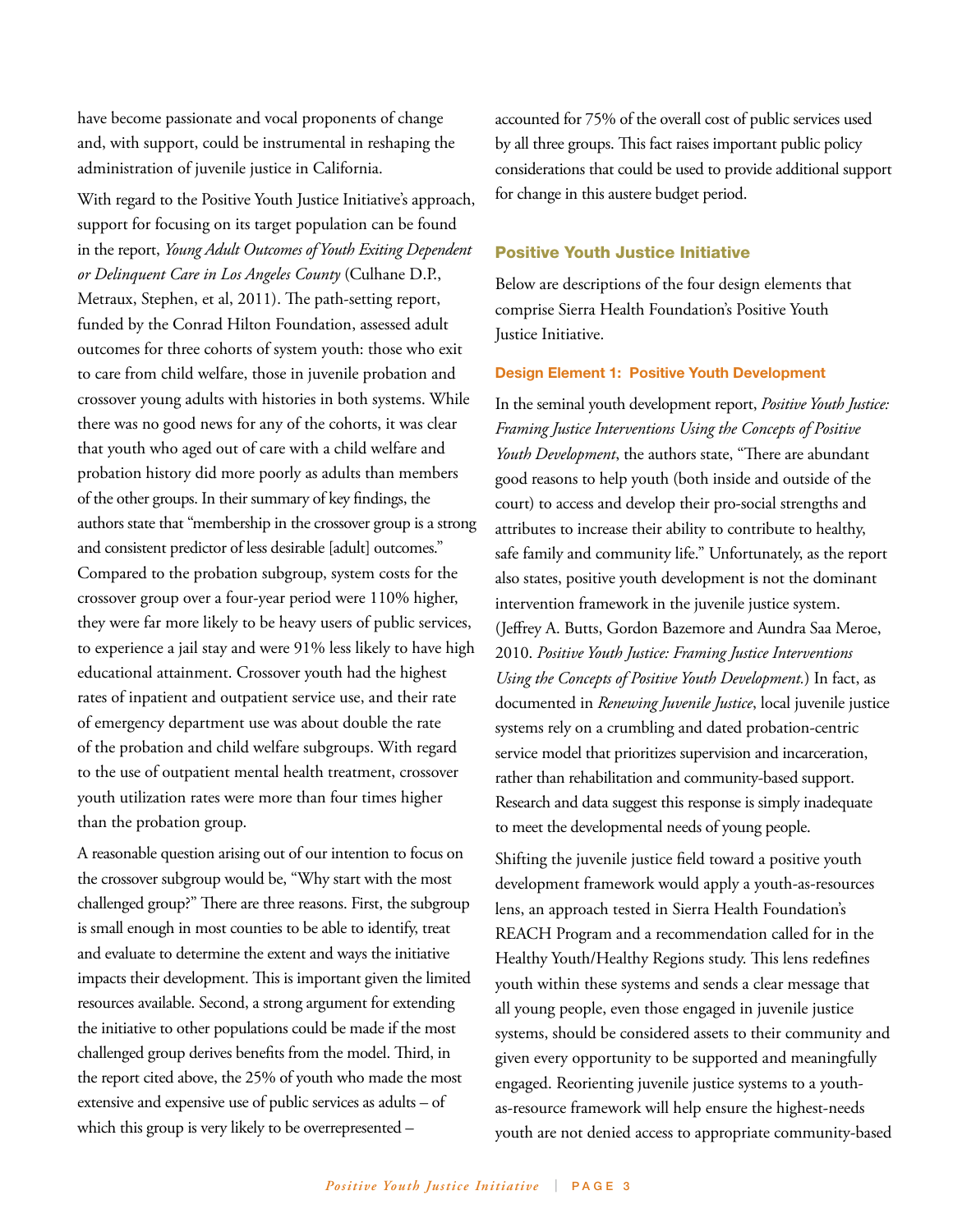

Participants in the REACH Youth Media Project developed critical thinking, artistic and career skills, and built relationships with adult mentors. The media project was an opportunity provided through Sierra Health Foundation's REACH Youth Development Program.

developmental supports and opportunities that include the participation of family, community providers, faith leaders and others who have an interest in the child's health and well-being. This framework prioritizes local interventions that contribute to youths' developmental needs around education, workforce, healthy relationships and community/ civic engagement, rather than the current approach, which attempts to "…control, punish, treat, supervise and incapacitate youth…." (*Youth Development: Issues, Challenges and Directions.* Public/Private Ventures, 2000.)

Taken from the aforementioned *Positive Youth Justice* report, the framework on page 5 states the primary intervention is focused on meeting a young person's needs for skill development, attachment, engagement and pro-social behavior.

While the proposed Positive Youth Justice framework acknowledges the need for an array of community-based supports for youth and that one size does not fit all, it also recognizes that limits to service delivery need to be in place to ensure efficiency and cost effectiveness. We, therefore, include a tested model for expanding individuation within large systems – wraparound services – as a component of the overall initiative design, discussed later in this paper.

## **Design Element 2: Trauma-Informed Care**

Significant research on the effects of trauma on youth and its impact on youth involvement in both the juvenile and criminal justice systems shows that identifying children who have

experienced trauma is either being done inappropriately or not as often as necessary. This may be leaving many of these young people without the services and treatment they need, thus making them more at risk for future involvement in the justice system. (*Healing Invisible Wounds: Why Investing in Trauma-Informed Care for Children Makes Sense.* Justice Policy Institute, 2010.)

Many of the nation's most traumatized youth are found in the juvenile justice system, and a large percentage of adults in the criminal justice system report having experienced trauma in childhood. Illegal behavior is not an inevitable consequence of childhood trauma; however, based on the diverse range of traumatic exposure observed among youth in the juvenile justice system, trauma can be considered a specific risk factor for future involvement with the justice system (Shaffer, J.N., Ruback, R.B. *Violent Victimization as a Risk Factor for Violent Offending Among Juveniles.* Juvenile Justice Bulletin, December 2002, Washington, D.C.: U.S. Department of Justice, Office of Juvenile Justice and Delinquency Prevention.) Moreover, one of the most unfortunate repercussions of childhood trauma is that children exposed to violence often grow up to engage in or become repeat victims of violence. People who experience childhood trauma are more likely to be arrested for serious crimes both as youth and adults. (Craig, C.D., et al. 2007, Neigh, G.N., Gillespie, C.F., Nemeroff, C.B. *The Neurobiological Toll of Child Abuse and Neglect.* Trauma, Violence and Abuse, 2009, 10: 389.)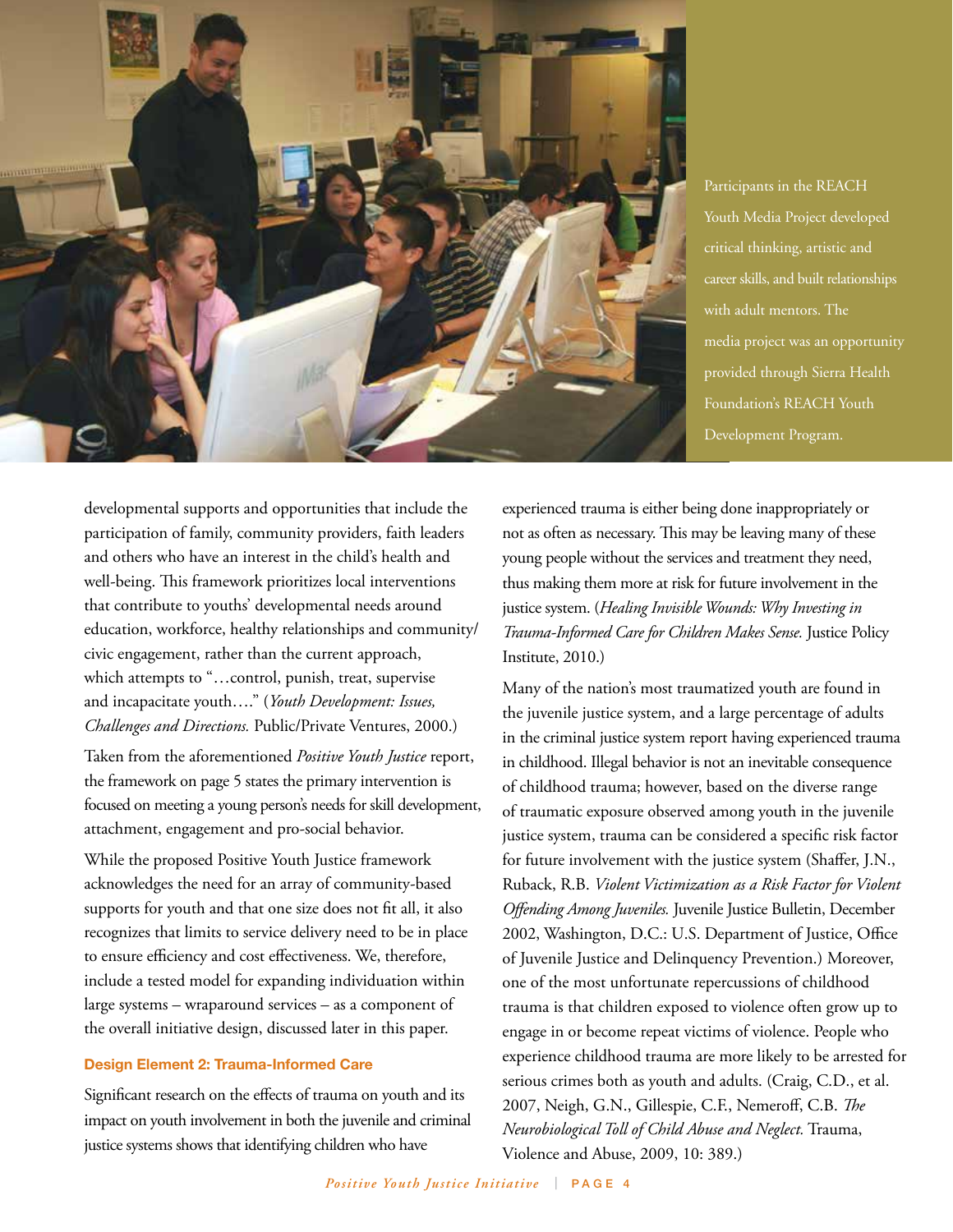## Changing the Frame

## Primary Lens

| <b>ASSUMPTIONS</b>                                             | Youth as Victim                                                         | Youth as Villain                                                                                  | Youth as Resource                                                                                                 |
|----------------------------------------------------------------|-------------------------------------------------------------------------|---------------------------------------------------------------------------------------------------|-------------------------------------------------------------------------------------------------------------------|
| <b>Origins of Most</b><br><b>Delinquent Behavior</b>           | Symptom of underlying disturbance                                       | Anti-social impulses, lack of restraint<br>due to permissiveness and the absence<br>of punishment | Normative response to adolescent<br>needs for status, belonging, power and<br>excitement, lack of empathy         |
| <b>How Delinquent Youth Compare</b><br>with Other Adolescents  | Fundamentally different in psychological<br>and emotional makeup        | Fundamentally different motivations and<br>impulses toward deviant behavior                       | Largely similar to other adolescents<br>but with fewer social assets                                              |
| <b>Delinquent Youth Capacity for</b><br><b>Behavior Change</b> | Incapable of conventional behavior<br>without therapeutic interventions | Incapable of conventional behavior without<br>strict discipline and the threat of punishment      | Inherently capable of conventional<br>behavior with sufficient access to<br>supports and pro-social opportunities |
| <b>Principal Intervention Strategy</b>                         | Individual or family-based<br>therapeutic treatment                     | Deterrence and retributive punishment                                                             | Skill development, attachment<br>and engagement                                                                   |
| <b>Role of Treatment</b>                                       | Primary                                                                 | Secondary                                                                                         | Secondary                                                                                                         |
| <b>Risks of Treatment</b>                                      | Could fail to address underlying cause(s)                               | Could delay or impede deterrence                                                                  | Could introduce stigma or harm-<br>i.e., iatrogenic effects                                                       |
|                                                                |                                                                         |                                                                                                   |                                                                                                                   |

*Positive Youth Justice: Framing Justice Interventions Using the Concepts of Positive Youth Development*

A number of other studies have examined the relationship between childhood trauma and justice involvement.

- Kilpatrick, D.G. 2003; Sprague, C. 2008; Maschi, T.: *Unraveling the Link between Trauma and Male Delinquency: The Cumulative Versus Differential Risk Perspectives.* Social Work, 2006. This report found that between 75% and 93% of youth entering the juvenile<br>iustice system annually are estimated to have justice system annually are estimated to have experienced some degree of traumatic victimization.
	- Abram, K.M., Teplin, L.A., Charles, D.R., Longworth, S.L., McClelland, G.M., Dulcan, M.K. *Posttraumatic stress disorder and trauma in youth in juvenile detention.* Archives of General Psychiatry, 2004, 61: 403-410. This study of children held in a Chicago detention center found that more than half of them had experienced more than six traumatic events prior to their detainment.
	- Stouthamer-Loeber, M., Wei, E.H., Homish, D.L., Loeber, R. *Which family and demographic factors are related to both maltreatment and persistent serious juvenile delinquency?* Children's Services: Social Policy, Research, and Practice, 2002, 5: 261-272. Lemmon, J.H. *How child maltreatment affects dimensions of juvenile delinquency in a cohort of low-income urban youths.* Justice Quarterly, 1999, 16: 357-376. These two studies reviewed the link between childhood maltreatment and juvenile justice involvement and

found that among urban males who experienced maltreatment prior to 12 years of age, 50% to 79% became involved in serious juvenile delinquency.

Nationally, there is a growing awareness of the negative effects childhood trauma has on the disproportionate involvement of youth in the justice system. In 2000, Congress established the National Child Traumatic Stress Network and funded the Substance Abuse and Mental Health Services Administration of the U.S. Department of Health and Human Services to Health create a network of stakeholders to raise the standard of care and improve access to services for children who have umanc care and improve access to services for children who have<br>tention. Competenced trauma, their families and communities throughexperienced tradina, their rammes and communities unough<br>out the United States. In California, several foundations are  $\frac{1}{2}$  exploring the effects of trauma on high-need youth, though none have yet to design an effort to test the impact of this treatment method. As stated in the Justice Policy Institute report referenced earlier, "...although there is growing recognition of the far-reaching effects of childhood trauma … a unified push for trauma-informed juvenile justice systems in states has yet to occur."

> It is also important to acknowledge there are differences in the traumatic events that young men and young women experience prior to entering the juvenile justice system. One study cited by the Prison Law Office states justice-involved girls experience sexual and physical abuse at 200 to 300 times that of the national population, 93% had experienced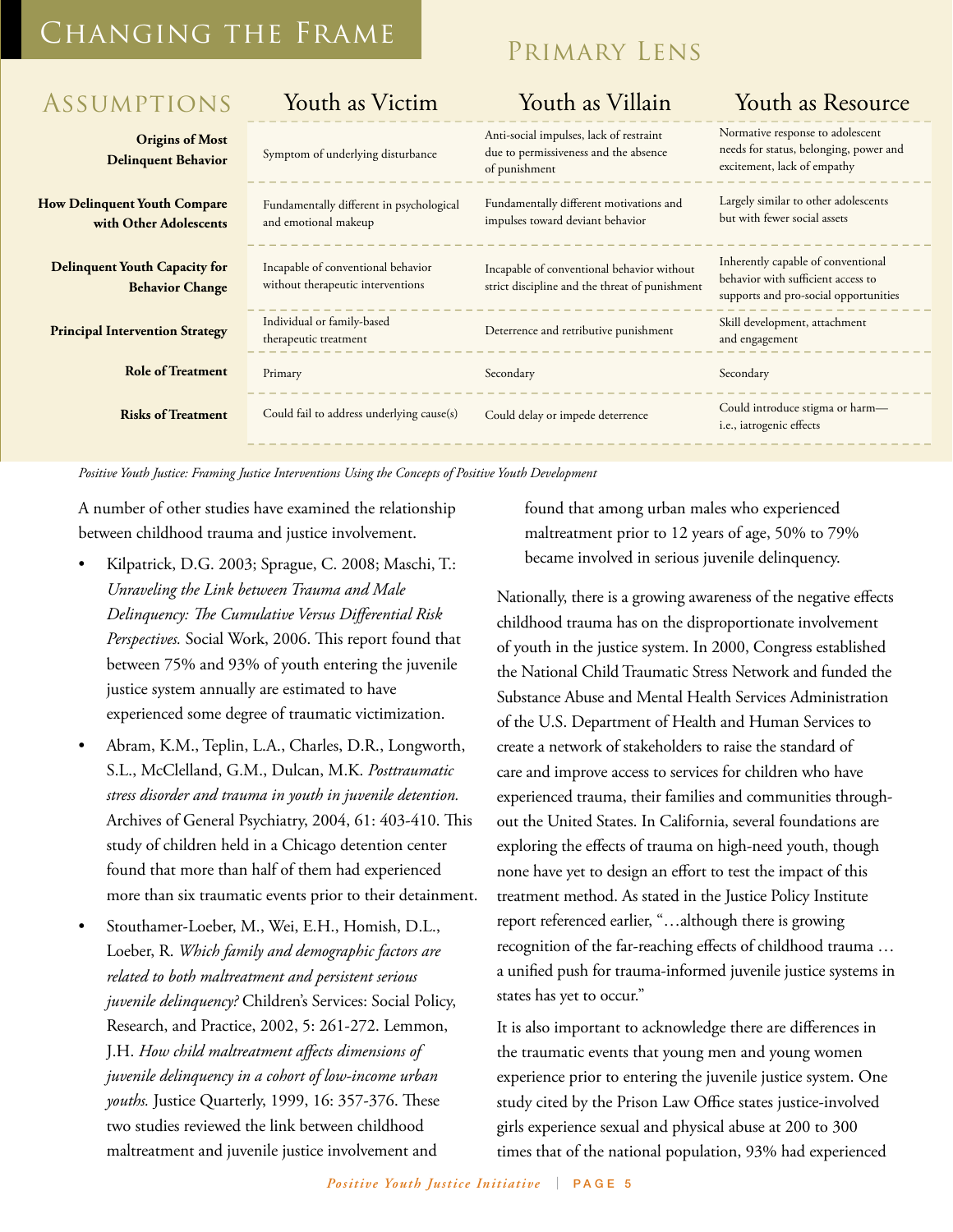

Therapeutic session in the Center on Juvenile and Criminal Justice's WRAP program. WRAP utilizes Wraparound and EPSDT funds to provide youth with a continuum of care following them through reentry.

physical or sexual abuse, 63% had experienced both, and 76% had experienced at least one act of sexual abuse before turning 13 (Smith, Leve, & Chamberlain, 2006, 350). According to a June 2007 brief developed by the National Center for Mental Health and Juvenile Justice, "While boys more often report witnessing violence, girls more frequently report experiencing violence."

Federal juvenile justice policy recognizes the developmental differences and treatment needs of justice-involved young men and women, and requires states to analyze and report on gender-specific services for the prevention and treatment of juvenile delinquency, including services for young women. Unfortunately, in California there is a glaring gap in girl-specific programming. A 2006 report from the California Administrative Office of the Court found that girls' programs are the least frequently available programs in the state, with less than 40% of all counties offering girl-specific programming. Consequently, girls entering the juvenile justice system often are placed in programs that were designed for boys and do not fully meet the developmental needs of girls.

As communities look to incorporate gender-responsive, trauma-informed care into local reform efforts, training, technical assistance and financial resources will be needed to incorporate this lens into jurisdictional practice and treatment. Without it, we will fail to address the root cause of why a young person enters the juvenile justice system

and greatly reduce the likelihood of that young person developing into a healthy, productive adult.

## **Design Element 3: Wraparound Service Delivery**

Since its early days as a new approach for serving challenging children and families, wraparound has been described as a philosophy, an approach and a service. More recently, wraparound has been conceived of as an intensive, individualized care planning and management process. It aims to achieve positive outcomes by providing a structured and individualized team planning process that results in plans that are more effective and more relevant to the child, family and community by being more holistic than traditional care plans. Through the team-based planning and implementation process, wraparound aims to develop the problem-solving skills, coping skills and self-efficacy of young people and family members. As importantly, there is an emphasis on integrating the youth into the community and building the individual's and family's social support network. Finally, the wraparound process should be strengths-based, including activities that purposefully help the child and family to recognize, utilize and build talents, assets and positive capacities, as well as opportunities to contribute those assets (National Wraparound Initiative, Portland State University).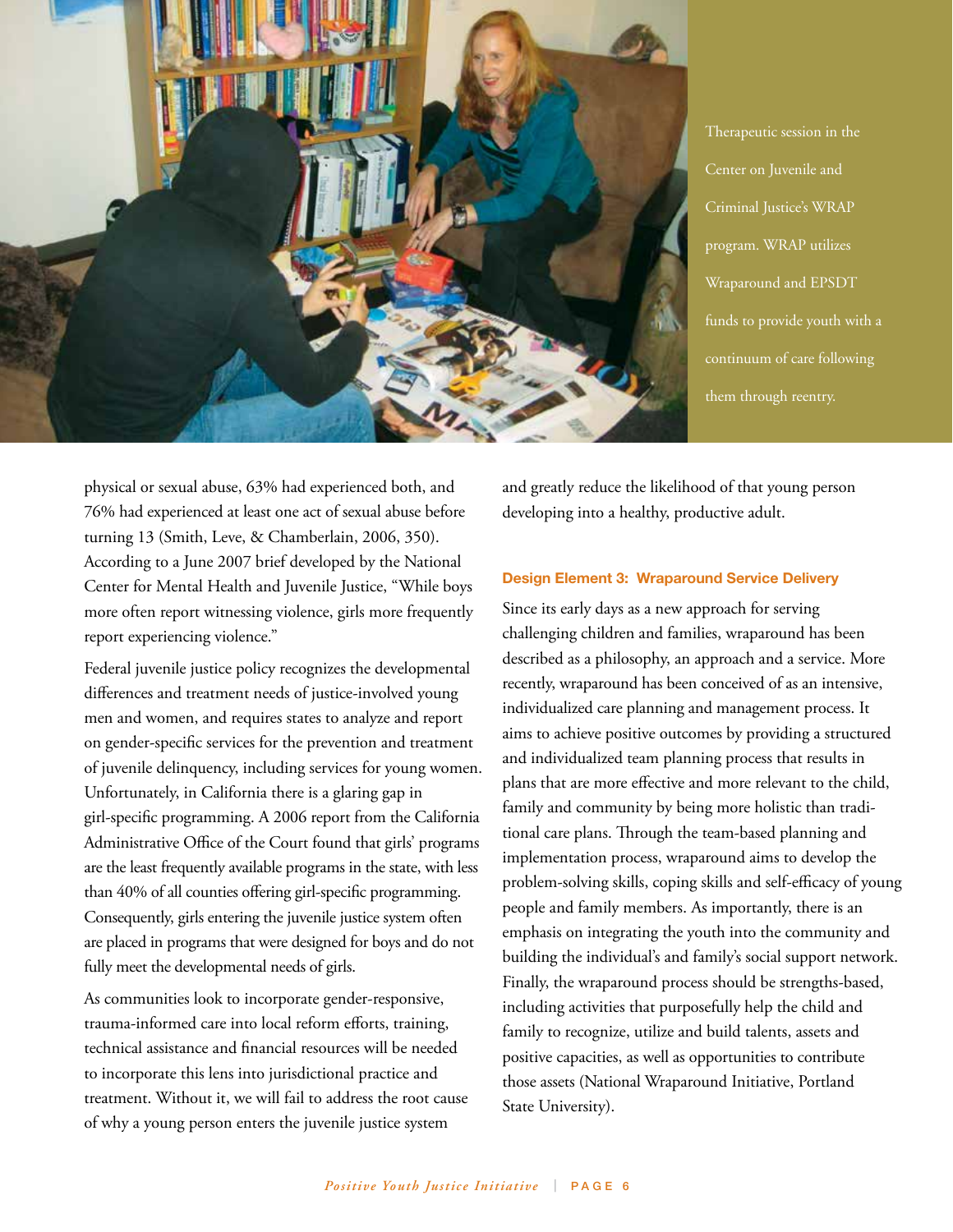involved, and the multiple community and informal Assumptions E. J., Walker, J. S., Zabel, M., Matarese, M., Estep, K., Harburger, D., Mosby, M., & Pires, S. A., 2010. *Intervening* **Delinquent Behavior** Symptom of underlying disturbance *in the lives of youth with complex behavioral health challenges*   $H_{\text{source}} \perp f_{\text{C}}$ **with Other Adolescents** Fundamentally dierent in psychological Journal of Community Psychology, 46(3-4), 314-31.) Wraparound also represents a philosophy and value base that distinguishes it from more traditional approaches by emphasizing an ecological model, including consideration of the multiple systems in which the youth and family are supports that must be mobilized to successfully support the youth and family in their community and home. (Bruns, *and their families: The role of the wraparound process.* American

wraparound as a design element will help to ensure children are not only served in a more comprehensive environment necessary. It also preserves one of the most common lessons that has emerged from multiple studies sustaining relationships between system-engaged youth and coordinated manner, but also in the least restrictive As outlined in *Renewing Juvenile Justice*, including on system-engaged youth: Maintaining, establishing and and their biological or adoptive family members is key to long-term success. This inclusive service model, which seeks to "wrap" youth and families with the full complement of services and culturally responsive community support they need, provides a potent catalyst for merging more specific interventions like trauma-informed care and youth development.

## **Design Element 4: Improved Operational Capacity**

justice system policy and operational practice. In numerous unity and home. (Bruns, store psychology, there are seemingly unlimited stories of good<br>Aatarese, M., Esten, K., store ideas failing due to noon implementation. To minimize this  $\overline{\mathbf{w}}$  propose to strangehen due t<sub>rat</sub>tenesse and the absences the initiative will operate to afford it the best chance possible  $\mathcal{O}(\mathcal{V})$ counties to:  $\ddot{\phantom{a}}$ we propose to strengthen the local infrastructure upon which for success. Accordingly, we plan to support participating In conjunction with the innovative blending of trauma-informed care, youth development and wraparound service delivery, the Positive Youth Justice Initiative proposes to advance juvenile case studies on management practice and organizational ideas failing due to poor implementation. To minimize this,

- $\sum_{\text{r}}^{\infty}$ juvenile justice system. (Data-Driven Practice) reporting systems throughout the continuum of their Design and implement uniform data collection and
- Develop and implement validated screening and assessr developmental service needs. (Evidence-Based Practice) • Develop and implement validated screening and assessment tools to assess and to more accurately identify youths'
- Promote culture change within participating juvenile justice systems to normalize behaviors and set expectations required to sustain efforts that address disproportionate rates of minority contact and support the building of healthy, supportive and inclusive relationships with youth, their families and communities. (Cultural/Institutional Practice)



## Wraparound